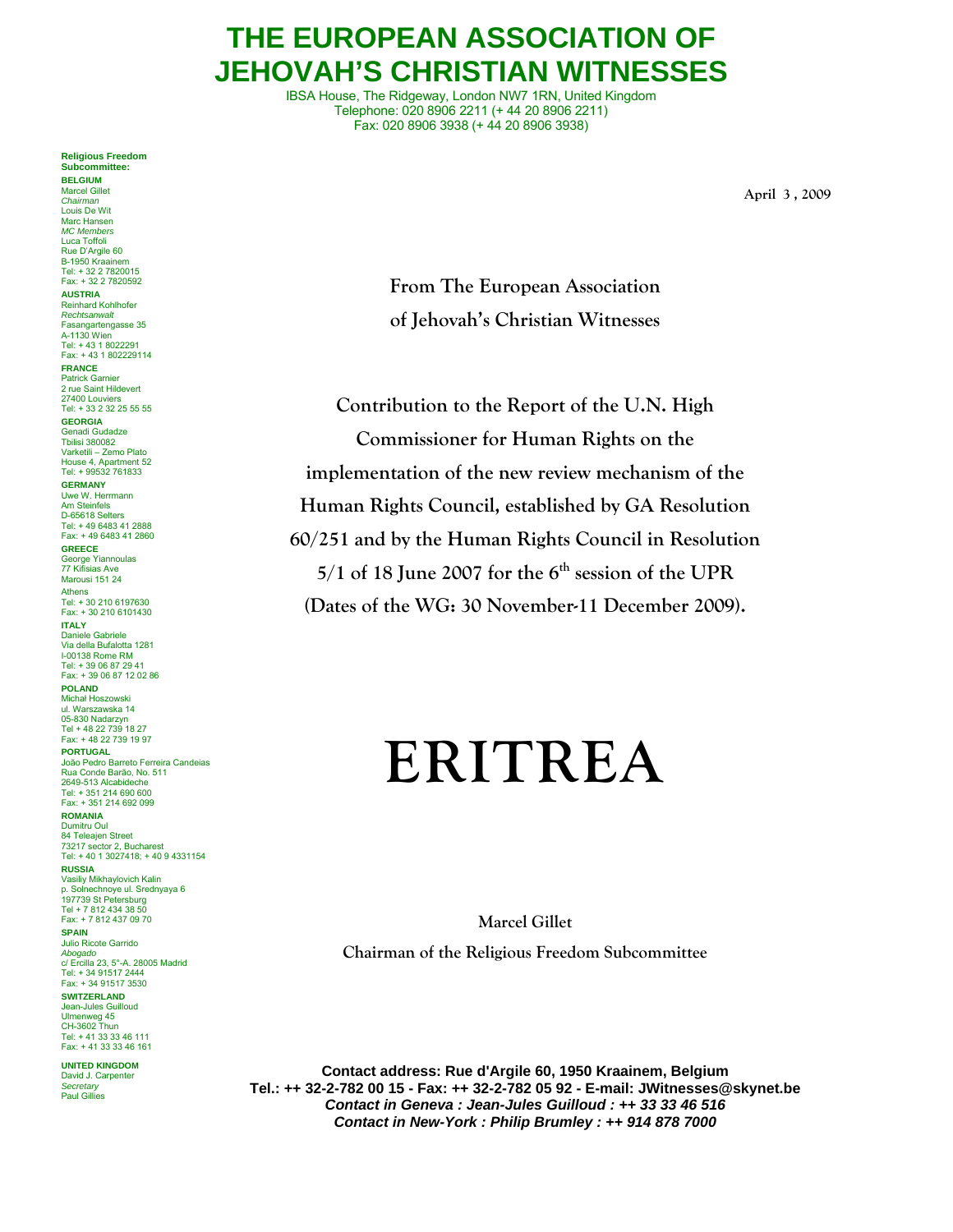#### **Development of difficulties**

 Jehovah's Witnesses have been present in Eritrea since the late 1940s. Prior to 1994 they were allowed to perform civilian service, and they enjoyed relative religious freedom.

 In a Presidential Decree dated October 25, 1994, President Afewerki declared that Jehovah's Witnesses who are Eritrean by birth have revoked their citizenship "by their refusal to take part in the referendum, and have reconfirmed their position by refusing to take part in the National Service, thus deciding to revoke their citizenship." Subsequently, all Jehovah's Witnesses in Eritrea were stripped of their basic civil rights. They were not allowed to work in any government offices, their business licenses were revoked, and their identity cards and travel documents were taken from them.

 In 2007, Amnesty International published a report explaining the development of the difficulties faced by Jehovah's Witnesses in Eritrea:

*Three Jehovah's Witnesses remained held incommunicado at Sawa military camp near the Sudan border since 1994, when the government stripped all Jehovah's Witnesses of basic citizens' rights for refusing to bear arms or perform military service. Jehovah's Witnesses were arrested during the year bringing to 27 the number held without charge or trial.* 

*The internationally recognized right of conscientious objection was denied. This applied particularly to Jehovah's Witnesses who refused military service (though not development service) on faith grounds.* 

*…* 

#### **Current situation**

 During 2008, the Eritrean authorities systematically stepped up their efforts to suppress Jehovah's Witnesses in Eritrea. On Tuesday, July 8, 2008, the authorities began conducting raids on the local residences of Jehovah's Witnesses. Long-time members of the congregations, men in their 50's, 60's and even 70's, were subsequently rounded up at their homes or places of work. In most cases, they were the breadwinners for their families. In all, 28 Witnesses were arrested in 2008, and two more were arrested in January 2009. Five of those arrested in 2008 have been released, one of whom was a 51 year old woman. Four others arrested prior to 2008 were also released.

 Currently, 42 Jehovah's Witnesses are in prison for their religious beliefs (see list). Those imprisoned prior to July 2008 were arrested while attending Christian meetings, while publicly sharing their faith, or for their conscientious objection to military service. However, the reason for the arrest of those after July 2008 is largely unknown.

 Jehovah's Witnesses cannot receive more than an 8th-grade education. When students register for high school in 9th grade, they are also required to register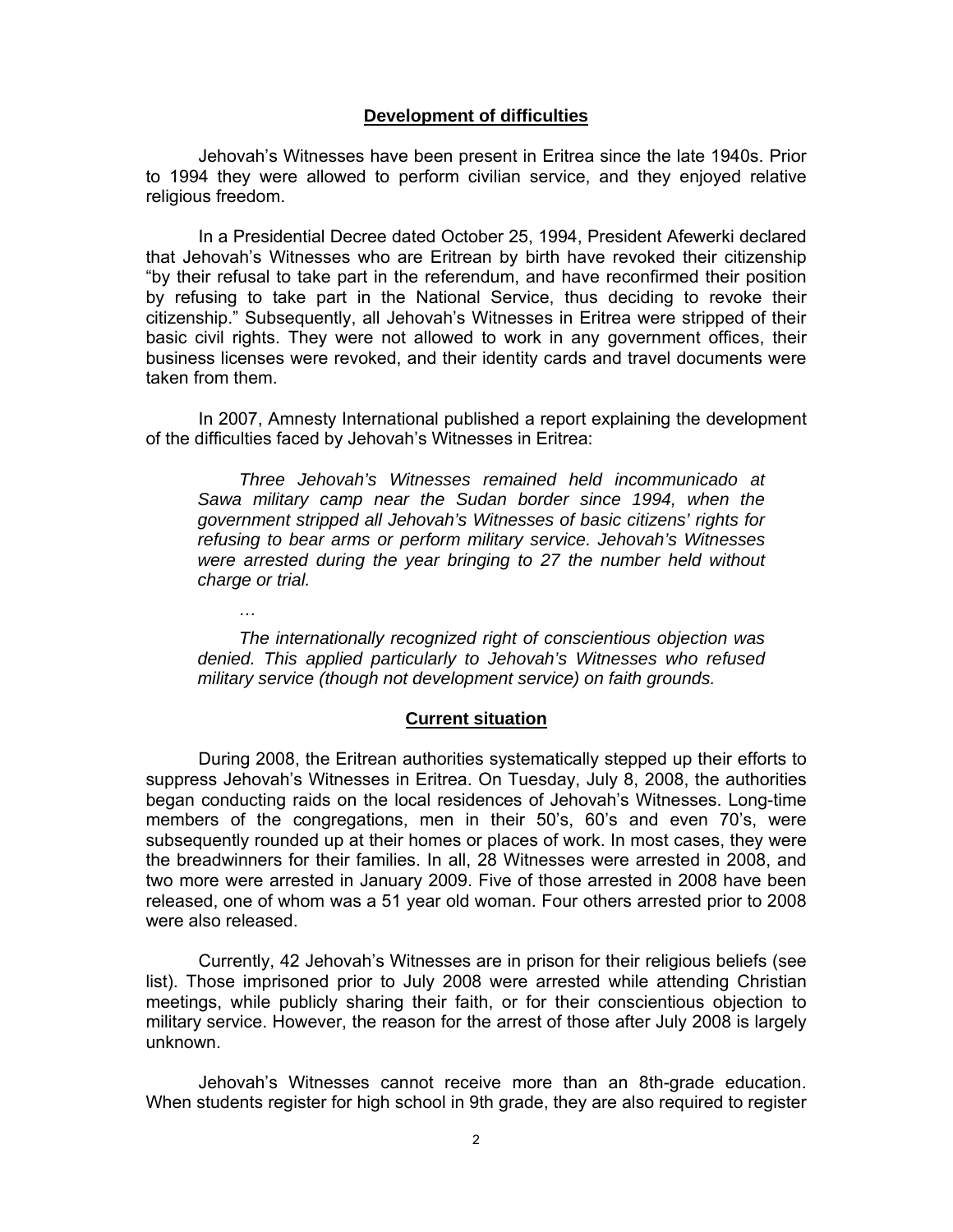for national military service. Upon completing the 11th grade, high school students are obliged to go to the Sawa military camp to complete their 12th-grade education while receiving military training. Therefore, Jehovah's Witnesses do not register for a high school education in order not to compromise their religiously motivated stand to refrain from participation in military training or service.

#### **Torture**

 Many of the individuals who were arrested and who refused to join the military have been severely beaten. For example, a 23-year-old man was arrested during 2006 and taken to the Wia camp where he was tortured. His legs and hands were tied behind his back and he was thrown on the ground where he was severely beaten. Afterward, he was hung up and the beatings continued. After being beaten on the testicles, he passed out. The torture lasted seven days.

 Another individual, a 25-year-old man, was arrested and also taken to Wia, where he was cruelly beaten. His hands and legs were tied so tightly behind his back that only his belly touched the ground. In oppressive heat of more than 40 degrees Celsius, he was thrown on the ground in steep terrain that was drenched with water and was severely beaten for several days.

#### **Length of imprisonment**

 Three of Jehovah's Witnesses (Paulos Eyassu, Isaac Mogos, and Negede Teklemariam) have been imprisoned in the Sawa prison for more than 14 years. They are denied any visitors, including their families. They were imprisoned on September 24, 1994, because of their conscientious objection to military service for religious reasons. No charges have been filed against them and they have never been given a trial.

#### **International Efforts to Assist Eritrean Witnesses**

 For years, Jehovah's Witnesses have attempted to help their Eritrean fellow worshippers through diplomatic channels. They have visited and appealed to officials at European institutions and foreign ministries, the U.S. Department of State, officials in Africa, and Eritrean embassies, particularly in Germany and Italy. Biannually, the Office of General Counsel of Jehovah's Witnesses supplies a human rights report on Eritrea to various governmental agencies and NGOs that are concerned with human rights violations.

#### **Conclusion**

 We appeal to the authorities of Eritrea to promptly take positive steps to protect the freedom of religion of Jehovah's Witnesses and to release all those who are detained. We urge them to grant permission for a delegation of Jehovah's Witnesses to visit Eritrea to meet personally with President Afewerki to clear up any misunderstandings with a view to peacefully resolving these issues.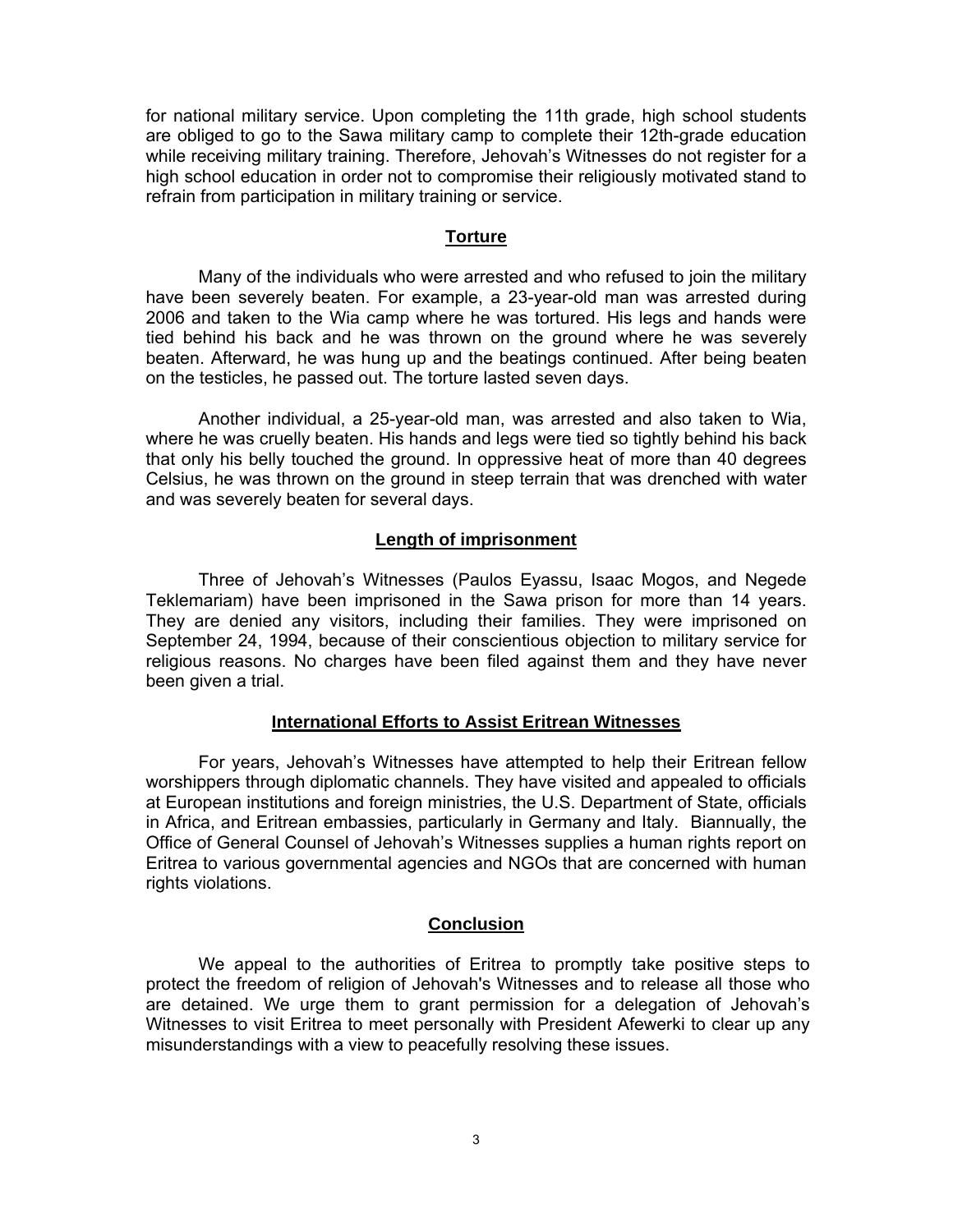### **FORTY-TWO IMPRISONED JEHOVAH'S WITNESSES As of March 18, 2009 (Listed by Date of Imprisonment)**

| <b>Name of Prisoner</b>         | Age | Gender | Prison                            | Date Imprisoned    | <b>Reason for Arrest</b>                |
|---------------------------------|-----|--------|-----------------------------------|--------------------|-----------------------------------------|
| 1.<br>Paulos Eyassu             | 37  | male   | Sawa Camp                         | September 24, 1994 | Conscientious objection                 |
| 2.<br>Isaac Mogos               | 34  | male   | Sawa Camp                         | September 24, 1994 | Conscientious objection                 |
| 3.<br>Negede Teklemariam        | 36  | male   | Sawa Camp                         | September 24, 1994 | Conscientious objection                 |
| Aron Abraha<br>4.               | 36  | male   | Sawa Camp                         | May 9, 2001        | Conscientious objection                 |
| 5.<br>Mussie Fessehaye          | 38  | male   | Sawa Camp                         | <b>June 2003</b>   | Conscientious objection                 |
| 6.<br><b>Tsegabirhan Berhe</b>  | 45  | male   | Sawa Camp                         | January 24, 2004   | Religious meeting                       |
| Ambakom Tsegezab<br>7.          | 34  | male   | Sawa Camp                         | February 2004      | Conscientious objection                 |
| Fesseha Ghebrezadik<br>8.       | 25  | male   | Sembel<br>Prison<br>Asmara        | <b>June 2004</b>   | Religious activity<br>(4-year sentence) |
| <b>Bemnet Fessehaye</b><br>9.   | 39  | male   | Sawa Camp                         | February 2005      | Conscientious objection                 |
| 10. Henok Ghebru                | 26  | male   | Sawa Camp                         | February 2005      | Conscientious objection                 |
| 11. Worede Kiros                | 53  | male   | Sawa Camp                         | May 4, 2005        | Religious activity                      |
| 12. Tekle Tesfai                | 75  | male   | Sembel<br>Prison<br>Asmara        | May 27, 2005       | Religious activity<br>(5-year sentence) |
| 13. Yonathan Yonas              | 24  | male   | Sawa Camp                         | November 12, 2005  | Religious activity                      |
| 14. Kibreab Fessehaye           | 32  | male   | Sawa Camp                         | December 27, 2005  | Conscientious objection                 |
| 15. Bereket Abraha<br>Oqbagabir | 42  | male   | Sawa Camp                         | January 1, 2006    | Conscientious objection                 |
| 16. Yosief Fessehaye            | 20  | male   | Sawa Camp                         | 2007               | Conscientious objection                 |
| 17. Amanuel Abraham             |     | male   | Sawa Camp                         | 2007               | Conscientious objection                 |
| 18. Mogos Gebremeskel           | 63  | male   | Mai-Serwa                         | July 3, 2008       | Unknown                                 |
| 19. Bereket Abraha              | 62  | male   | 5 <sup>th</sup> Police<br>Station | July 8, 2008       | Unknown                                 |
| 20. Mesgina Gebretinsai         | 59  | male   | $2nd$ Police<br>Station           | July 10, 2008      | Unknown                                 |
| 21. Goitom Gebrekristos         | 72  | male   | 5 <sup>th</sup> Police<br>Station | July 11, 2008      | Unknown                                 |
| 22. Ermias Ashgedom             | 16  | male   | 5 <sup>th</sup> Police<br>Station | July 11, 2008      | Unknown                                 |
| 23. Habtemichael Mekonen        | 68  | male   | $2nd$ Police<br>Station           | July 17, 2008      | Unknown                                 |
| 24. Tareke Tesfamariam          | 59  | male   | $2nd$ Police<br>Station           | August 4, 2008     | Unknown                                 |
| 25. Tesfai Teklemariam          | 56  | male   | 5 <sup>th</sup> Police<br>Station | August 5, 2008     | Unknown                                 |